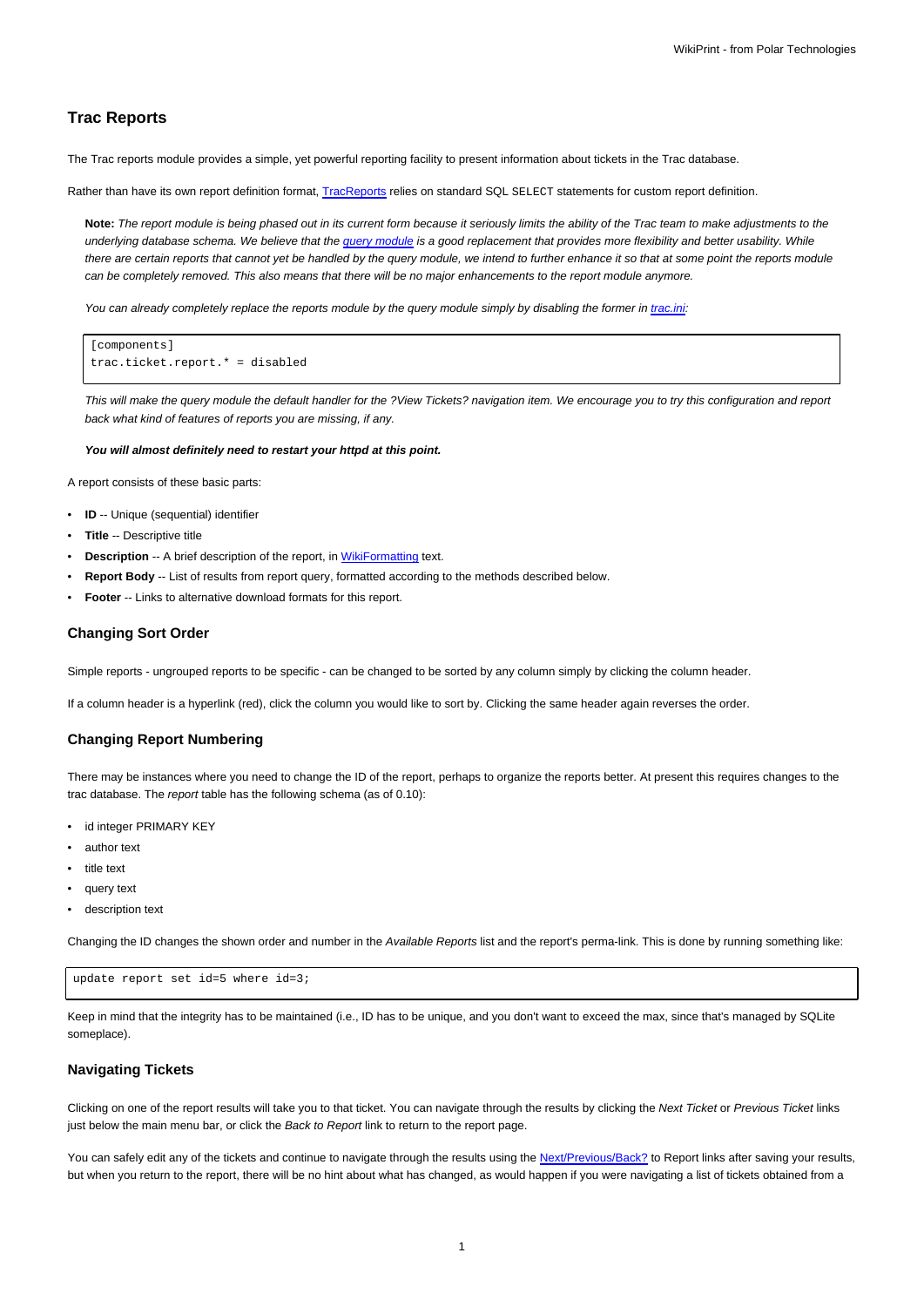### query (see [TracQuery#NavigatingTickets\)](https://meteo.unican.es/trac/wiki/TracQuery#NavigatingTickets). (since 0.11)

### **Alternative Download Formats**

Aside from the default HTML view, reports can also be exported in a number of alternative formats. At the bottom of the report page, you will find a list of available data formats. Click the desired link to download the alternative report format.

### **Comma-delimited - CSV (Comma Separated Values)**

Export the report as plain text, each row on its own line, columns separated by a single comma (','). **Note:** Carriage returns, line feeds, and commas are stripped from column data to preserve the CSV structure.

### **Tab-delimited**

Like above, but uses tabs (\t) instead of comma.

### **RSS - XML Content Syndication**

All reports support syndication using XML/RSS 2.0. To subscribe to an RSS feed, click the orange 'XML' icon at the bottom of the page. See [TracRss](https://meteo.unican.es/trac/wiki/TracRss) for general information on RSS support in Trac.

### **Creating Custom Reports**

Creating a custom report requires a comfortable knowledge of SQL.

A report is basically a single named SQL query, executed and presented by Trac. Reports can be viewed and created from a custom SQL expression directly in from the web interface.

Typically, a report consists of a SELECT-expression from the 'ticket' table, using the available columns and sorting the way you want it.

### **Ticket columns**

The ticket table has the following columns:

- id
- type
- time
- changetime
- component
- severity
- priority
- owner
- reporter
- cc
- version
- milestone
- status
- resolution
- summary
- description
- keywords

See [TracTickets](https://meteo.unican.es/trac/wiki/TracTickets) for a detailed description of the column fields.

### **all active tickets, sorted by priority and time**

**Example:** All active tickets, sorted by priority and time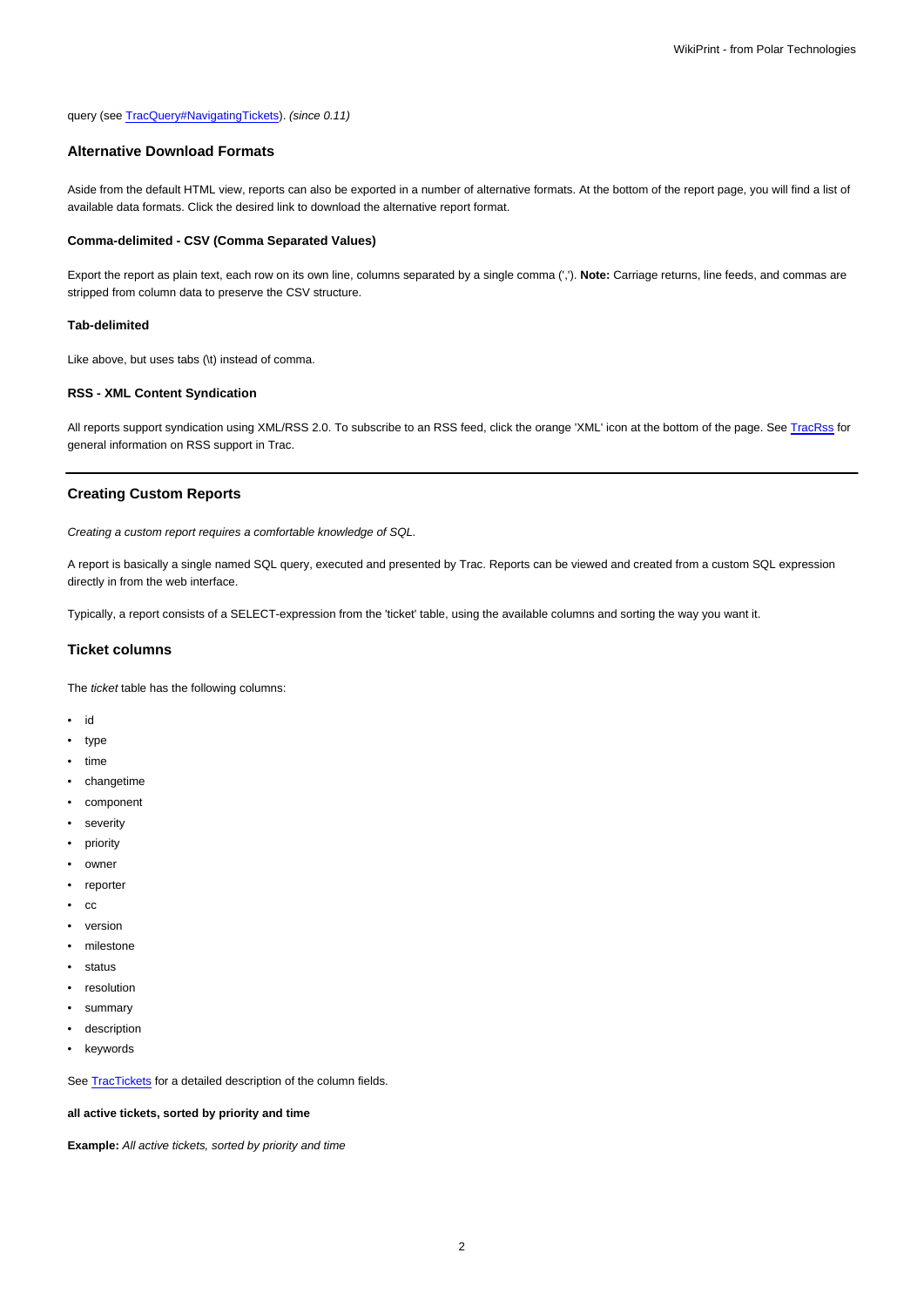```
SELECT id AS ticket, status, severity, priority, owner,
     time as created, summary FROM ticket
WHERE status IN ('new', 'assigned', 'reopened')
ORDER BY priority, time
```
### **Advanced Reports: Dynamic Variables**

For more flexible reports, Trac supports the use of dynamic variables in report SQL statements. In short, dynamic variables are special strings that are replaced by custom data before query execution.

#### **Using Variables in a Query**

The syntax for dynamic variables is simple, any upper case word beginning with '\$' is considered a variable.

#### Example:

SELECT id AS ticket,summary FROM ticket WHERE priority=\$PRIORITY

To assign a value to \$PRIORITY when viewing the report, you must define it as an argument in the report URL, leaving out the leading '\$'.

#### Example:

http://trac.edgewall.org/reports/14?PRIORITY=high

#### To use multiple variables, separate them with an '&'.

#### Example:

http://trac.edgewall.org/reports/14?PRIORITY=high&SEVERITY=critical

#### **Special/Constant? Variables**

There is one magic dynamic variable to allow practical reports, its value automatically set without having to change the URL.

• \$USER -- Username of logged in user.

Example (List all tickets assigned to me):

SELECT id AS ticket,summary FROM ticket WHERE owner=\$USER

## **Advanced Reports: Custom Formatting**

Trac is also capable of more advanced reports, including custom layouts, result grouping and user-defined CSS styles. To create such reports, we'll use specialized SQL statements to control the output of the Trac report engine.

### **Special Columns**

To format reports, [TracReports](https://meteo.unican.es/trac/wiki/TracReports) looks for 'magic' column names in the query result. These 'magic' names are processed and affect the layout and style of the final report.

### **Automatically formatted columns**

- **ticket** -- Ticket ID number. Becomes a hyperlink to that ticket.
- **created, modified, date, time** -- Format cell as a date and/or time.
- **description** -- Ticket description field, parsed through the wiki engine.

### **Example:**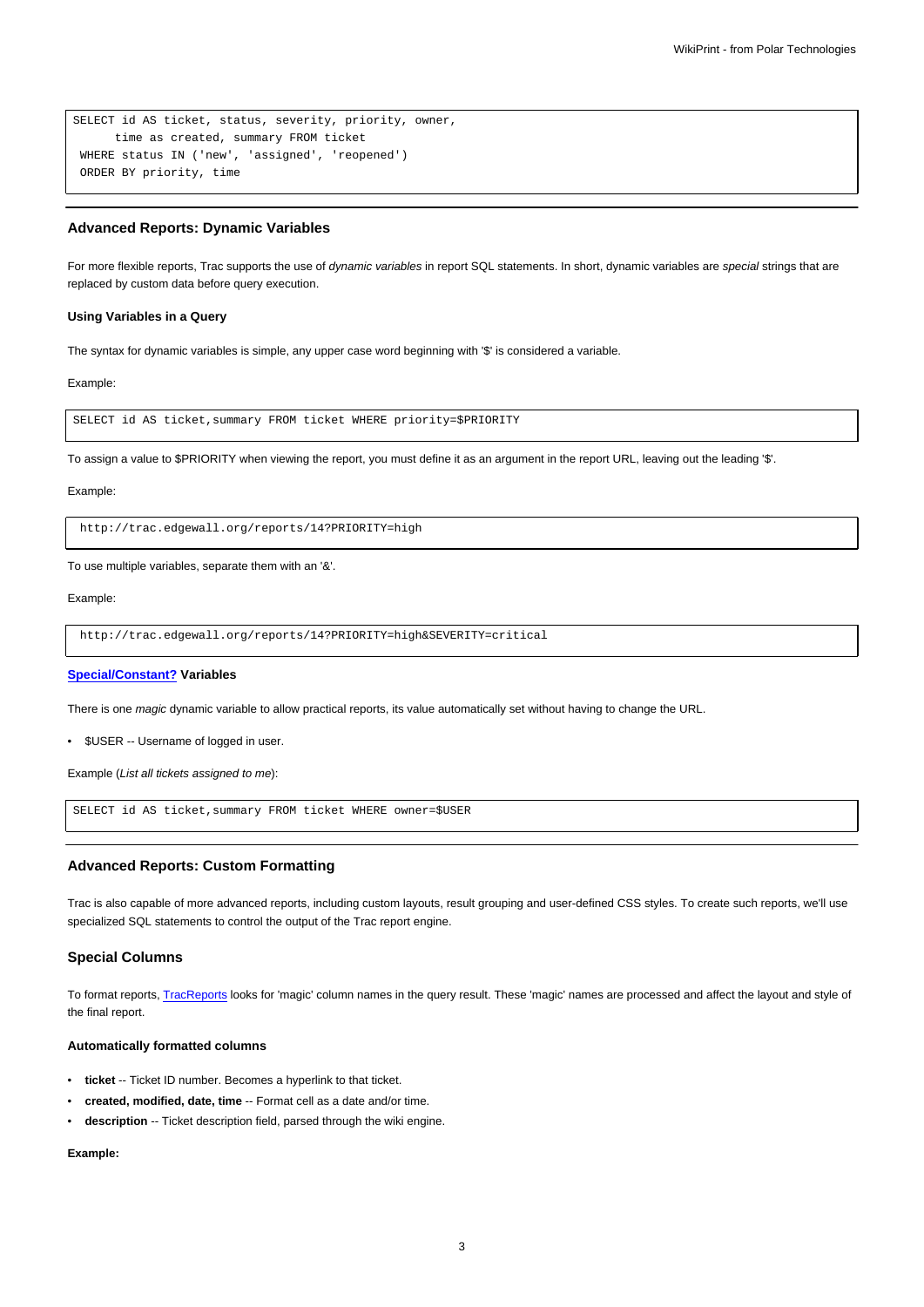SELECT id as ticket, created, status, summary FROM ticket

#### **Custom formatting columns**

Columns whose names begin and end with 2 underscores (Example: **\_\_color\_\_**) are assumed to be formatting hints, affecting the appearance of the row.

- **\_\_group\_\_** -- Group results based on values in this column. Each group will have its own header and table.
- **\_\_color\_\_** -- Should be a numeric value ranging from 1 to 5 to select a pre-defined row color. Typically used to color rows by issue priority. Defaults: Color 1 Color 2 Color 3 Color 4 Color 5
- **\_\_style\_\_ --** A custom CSS style expression to use for the current row.

**Example:** List active tickets, grouped by milestone, colored by priority

```
SELECT p.value AS __color__,
   t.milestone AS __group__,
   (CASE owner WHEN 'daniel' THEN 'font-weight: bold; background: red;' ELSE '' END) AS __style__,
     t.id AS ticket, summary
FROM ticket t,enum p
WHERE t.status IN ('new', 'assigned', 'reopened')
  AND p.name=t.priority AND p.type='priority'
ORDER BY t.milestone, p.value, t.severity, t.time
```
**Note:** A table join is used to match ticket priorities with their numeric representation from the enum table.

#### **Changing layout of report rows**

By default, all columns on each row are display on a single row in the HTML report, possibly formatted according to the descriptions above. However, it's also possible to create multi-line report entries.

- **column\_** -- Break row after this. By appending an underscore ('\_') to the column name, the remaining columns will be be continued on a second line.
- **\_column\_** -- Full row. By adding an underscore ('\_') both at the beginning and the end of a column name, the data will be shown on a separate row.
- **\_column** -- Hide data. Prepending an underscore ('\_') to a column name instructs Trac to hide the contents from the HTML output. This is useful for information to be visible only if downloaded in other formats (like CSV or RSS/XML).

**Example:** List active tickets, grouped by milestone, colored by priority, with description and multi-line layout

```
SELECT p.value AS __color
     t.milestone AS __group__,
     (CASE owner
        WHEN 'daniel' THEN 'font-weight: bold; background: red;'
        ELSE '' END) AS style
     t.id AS ticket, summary AS summary_, -- ## Break line here
     component,version, severity, milestone, status, owner,
     time AS created, changetime AS modified, - + ## Dates are formatted
     description AS _description_, - +# Uses a full row
     changetime AS _changetime, reporter AS _reporter -- ## Hidden from HTML output
FROM ticket t,enum p
WHERE t.status IN ('new', 'assigned', 'reopened')
  AND p.name=t.priority AND p.type='priority'
ORDER BY t.milestone, p.value, t.severity, t.time
```
#### **Reporting on custom fields**

If you have added custom fields to your tickets (a feature since v0.8, see [TracTicketsCustomFields](https://meteo.unican.es/trac/wiki/TracTicketsCustomFields)), you can write a SQL query to cover them. You'll need to make a join on the ticket custom table, but this isn't especially easy.

If you have tickets in the database before you declare the extra fields in trac.ini, there will be no associated data in the ticket\_custom table. To get around this, use SQL's "LEFT OUTER JOIN" clauses. See [?TracIniReportCustomFieldSample](http://trac.edgewall.org/intertrac/TracIniReportCustomFieldSample) for some examples.

**Note that you need to set up permissions in order to see the buttons for adding or editing reports.**